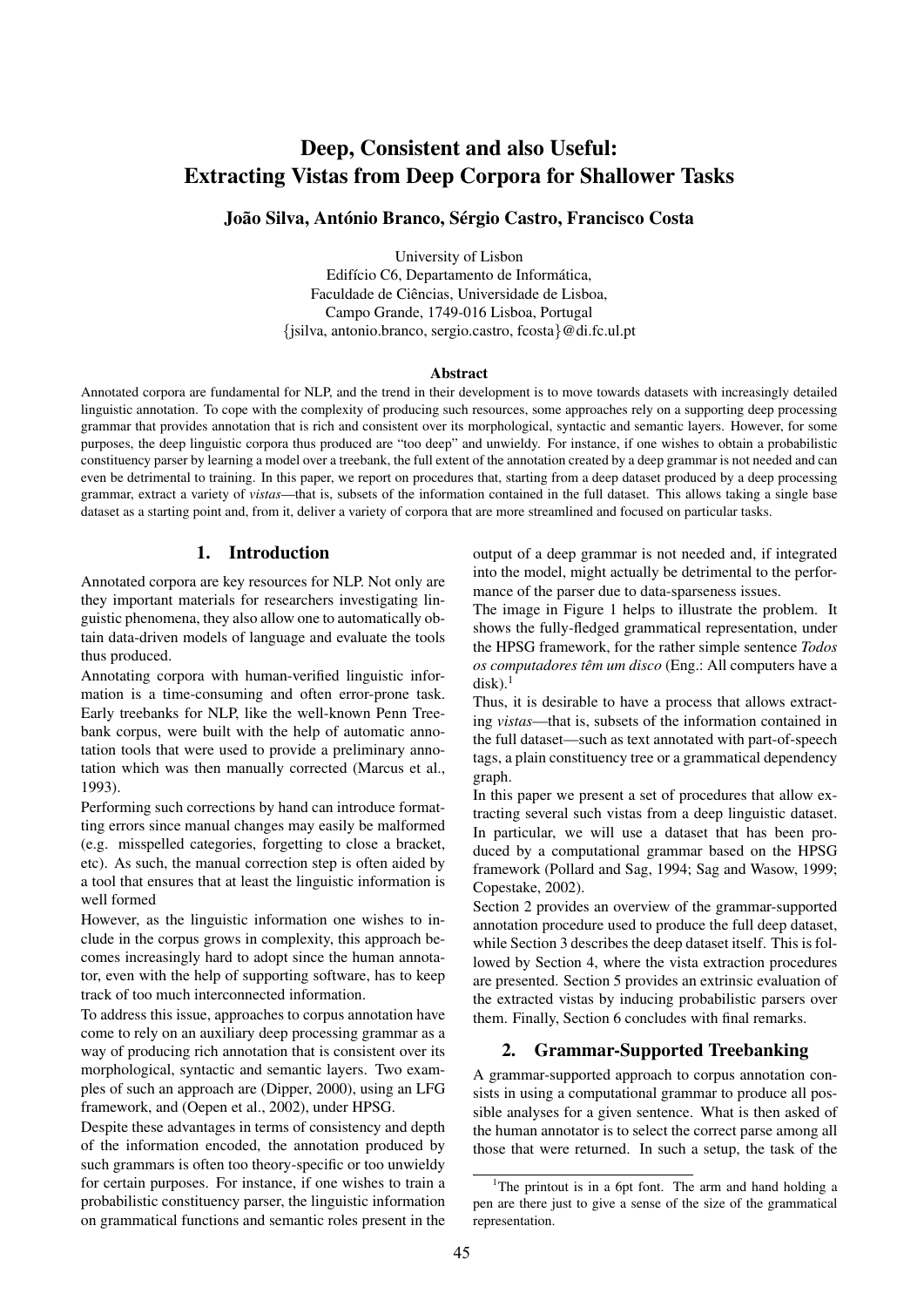

Figure 1: Full HPSG representation of the sentence

human annotator can be envisaged as being one of disambiguation.

Due to the inherent ambiguity of natural language, the parse forest that results from the grammar producing all possible analyses for a sentence may very well include hundreds of trees. Manually examining each individual tree in search for the correct one would prove unfeasible. Instead, the human disambiguator goes through a list of discriminants to reduce the number of parses. Discriminants are binary disambiguation decisions, many of which cut the parse forest in half.

For instance, PP-attachment is a common source of structural ambiguity, where a PP constituent may validly attach to more than one constituent in the parse tree. A discriminant would state whether the PP attaches to a given constituent. Choosing that discriminant as valid automatically prunes from the parse forest all parses where the attachment of that PP is different, while marking the discriminant as invalid discards all trees where the PP is attached to that same constituent.

For such an approach to work, it must be supported by a tool that provides the discriminants and handles the pruning of the parse forest in a manner that is unobtrusive for the human annotator. For datasets in the HPSG family, like the one used in this work, this can be done using the [incr tsdb()] tool (Oepen and Flickinger, 1998). Besides providing an interface for the disambiguation process described above, this tool integrates functionality for benchmarking, profiling and testing the grammar over test suites.

#### 3. The Core Dataset

To create the core deep linguistic dataset from which the vistas will be extracted, we started with a corpus of Portuguese newspaper excerpts which had been previously annotated with manually verified shallow morpho-syntactic data, namely part-of-speech tags, lemmas, inflection features and information on named-entities.

This corpus was then treebanked according to the process outlined in Section 2. The supporting grammar that was used is LXGram, a deep computational grammar for Portuguese (Branco and Costa, 2008; Branco and Costa, 2010). It is worth of note that, for this dataset, annotation was done through a method of double-blind annotation followed by adjudication. In this setup, two human annotators work independently while pruning the parse forest returned by the grammar. If both annotators agree on the choice of an analysis, that analysis is added to the dataset. When the annotators disagree on what is the preferred analysis, a third human annotator, the adjudicator, is brought in to decide which analysis will be added to the dataset, if any (the adjudicator is free to choose a third analysis, rejecting the ones chosen by either annotator). This method of corpus annotation is resource-consuming, both in terms of human effort (three people are needed) and in terms of time (an adjudication round is required), but it allows a stricter quality control of the dataset being produced.

Due to the way it was built, the core dataset only contains those sentences that the supporting grammar was able to parse. It is formed by 5,422 sentences, most of which (4,644, or 86%) from newspaper text. The remaining sentences (778, or 14%) were part of the LXGram distribution and consist of sentences used for regression testing of the grammar.

## 4. Extracting Vistas

In this work we cover three vistas: the TreeBank, the DependencyBank and the PropBank, A TreeBank vista is a constituency tree, the familiar structure that represents the various constituents of the sentence and their level of aggregation. A DependencyBank vista, instead of giving a tree structure describing syntactic constituency, is a graph that relates pairs of words by a syntactic function (i.e. subject, direct object, modifier, etc). The PropBank is a dataset similar to the one described in (Kingsbury and Palmer, 2003) in that it consists of a layer of semantic role annotation that is added to phrases in the syntactic structure of the sentence. The format of these extended nodes in the PropBank tree is C-GF-SR, where C is the constituency tag, GF corresponds to the grammatical function and SR to the semantic role.

What is important to note regarding these three vistas is that the information contained in a PropBank is a super-set of the information present in the other two vistas. Our approach is then to take the PropBank as the main vista since the other two vistas, viz. the TreeBank and the DependencyBank, can in turn be obtained directly from it instead of having to extract each of them independently from the deep dataset.

For this we began by creating a PropBank extraction tool that runs over the deep representations resulting from the grammar-supported treebanking process. This tool makes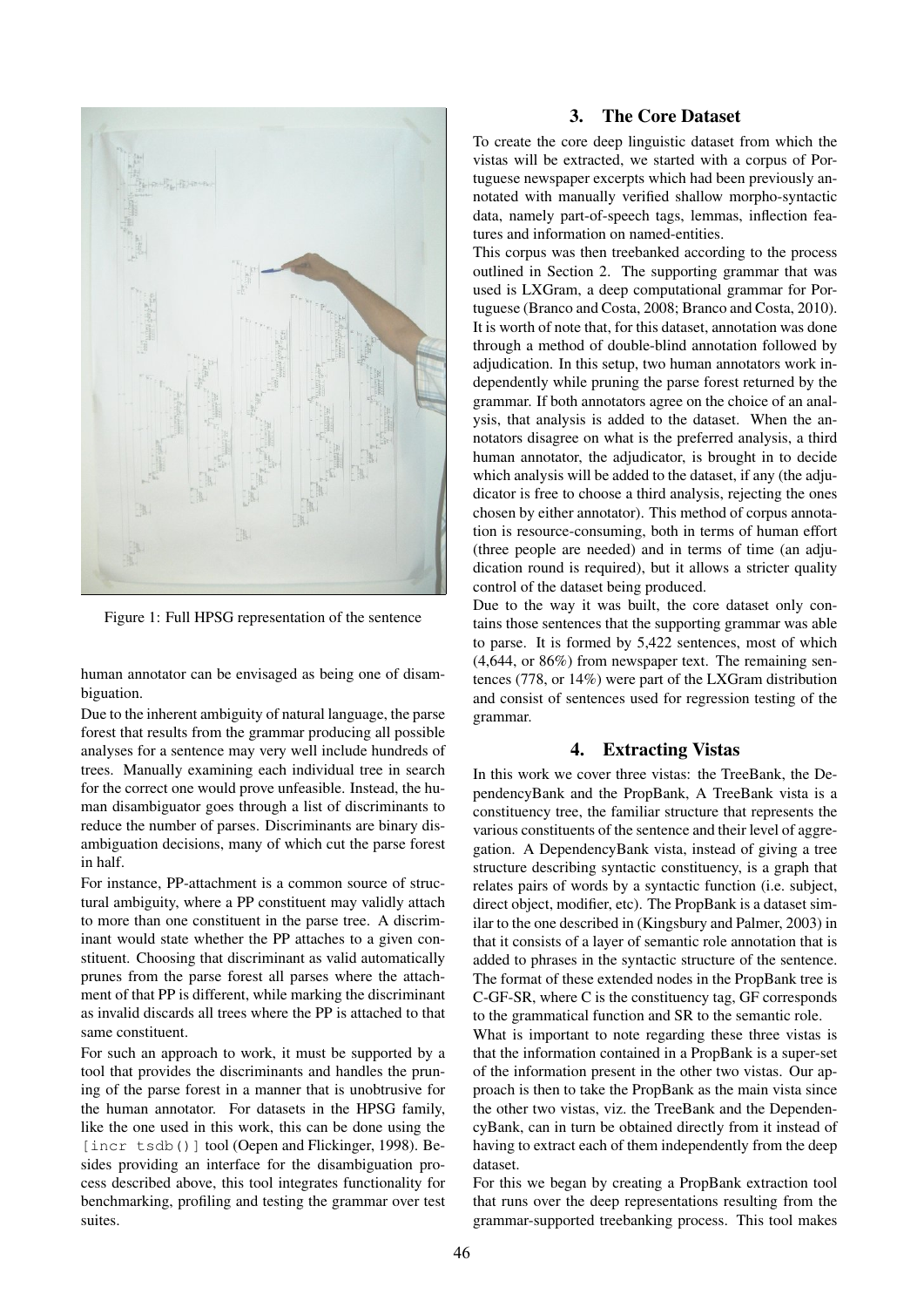use of the Tregex library created by the Stanford NLP Group (Levy and Andrew,  $2006$ ),<sup>2</sup> which provides a language for pattern matching over tree structures and regular expression matches over tree nodes.

#### 4.1. PropBank Vista

The procedure that creates the PropBank consists of several steps, each having to deal with non-trivial issues. These steps are described in this Section.

#### 4.1.1. Retrieving the Exported Tree

The deep representation of a sentence that is exported by [incr tsdb()] at the end of the manual disambiguation process includes the derivation tree, which encodes the rules that were used by the grammar during analysis of that sentence and the order in which they were applied. The exported deep representation also includes a second tree which has the same structure as the derivation tree, but where the rule names have been mapped into syntactic categories. This second tree, which we will call the *exported tree*, is taken by the tool as the starting point of the vista extraction procedure.

## 4.1.2. Tokenization

Due to the inner workings of [incr tsdb()], the leafs in the exported tree are all converted to lowercase and truncated to the first 30 characters. Moreover, given the grammar used, the original newspaper corpus that was treebanked contains information not present in the deep dataset that has been created by the grammar (e.g. information on named entities). Thus, in order not to lose this data, we want it to be possible to incorporate it into the vistas. The most straightforward way of fixing each leaf is to replace it by the corresponding token from the original sentence.

For either of these procedures to work, leafs and tokens must be aligned. However, there is not a one-to-one correspondence between the leafs in the exported tree and the tokens in the sentence due to the original corpus and the grammar having different criteria for tokenization.

This is readily apparent in punctuation symbols, which are still attached to words in the exported tree, while they are found tokenized (i.e. detached from words) in the sentence. Given that the purpose of the tokenization stage is only to obtain a one-to-one correspondence between the leafs in the exported tree and the tokens in the sentence, punctuation symbols are simply detached from words and temporarily placed in a newly created sister node. The process of moving the punctuation symbols to their correct position in the final tree merits a slightly more detailed explanation and is addressed further ahead

## 4.1.3. Feature Bundles

Following the tokenization step, the leafs in the exported tree will be aligned one-to-one with the tokens from the original corpus, which allows the tool to easily copy the morpho-syntactic information from the corpus over to the tree as feature bundles that are appended to the leafs.

Figure 2 shows the breakdown of a feature bundle into its parts. Having the POS tag as a feature might at first seem



comprei | {z } word / V |{z} POS : COMPRAR | {z } lemma : ppi-1s | {z } inflection : O |{z} n.e. | {z } feature bundle

Figure 2: Leaf with added feature bundle

unnecessary, since that information is given by the preterminal node of the tree, but the POS tagset of the original corpus is different from the one used by the grammar and, in this way, no information is lost. Named-entity information is encoded using a tagset like the one from the CoNLL shared task (Tjong Kim Sang, 2002): B is used for the first word in an entity, and I for any subsequent words in the same entity. A string representing the semantic type of the entity (e.g. PER for person, LOC for location, etc.) is appended. The letter O marks a word not belonging to any named entities.

Note that, in the following examples, the feature bundles appended to the leafs are not shown for the sake of readability.

## 4.1.4. Moving Punctuation

Punctuation symbols were detached from words during tokenization and placed in a temporary position. The current step is concerned with deciding where in the final tree to place the node with the detached punctuation symbol since its final position will depend on the syntactic construction the symbol is a part of.

Coordination is represented as a recursive tree structure where several constituents of the same type are combined together. Usually, a comma is used to separate each constituent, except for the last one which is delimited by an explicit conjunction, such as *e* (Eng.: and), *ou* (Eng.: or), etc.

As the example in Figure 3 shows, the comma is initially attached to the final word in a constituent of the enumeration. After being detached from the word, it is placed under a new node (PNT) which is in an adjunction position to the node to the right.

Appositions inside NPs are delimited by commas. This is made explicit in the tree representation by placing the apposition in a sub-tree that itself is delimited on either side by a pair of matching punctuation nodes, as shown in Figure 4. Parenthetical structures and quoted expressions are represented in a similar way. These are also the only situations where ternary nodes are used.

In all other cases, such as sentence-ending punctuation and topicalization, punctuation is adjoined far up as possible without crossing constituent boundaries. Figure 6 shows an example.

## 4.1.5. Collapsing Unary Chains

The syntactic representation of the exported tree contains unary chains of nodes with the same label. As mentioned above, this happens because the structure of the exported syntactic tree mirrors that of the derivation tree, which represents the rules applied by the grammar. Each node in these chains corresponds to the application of a unary morphological rule by the grammar (cf. (Copestake, 2002, Section 5.2) for more on such rules).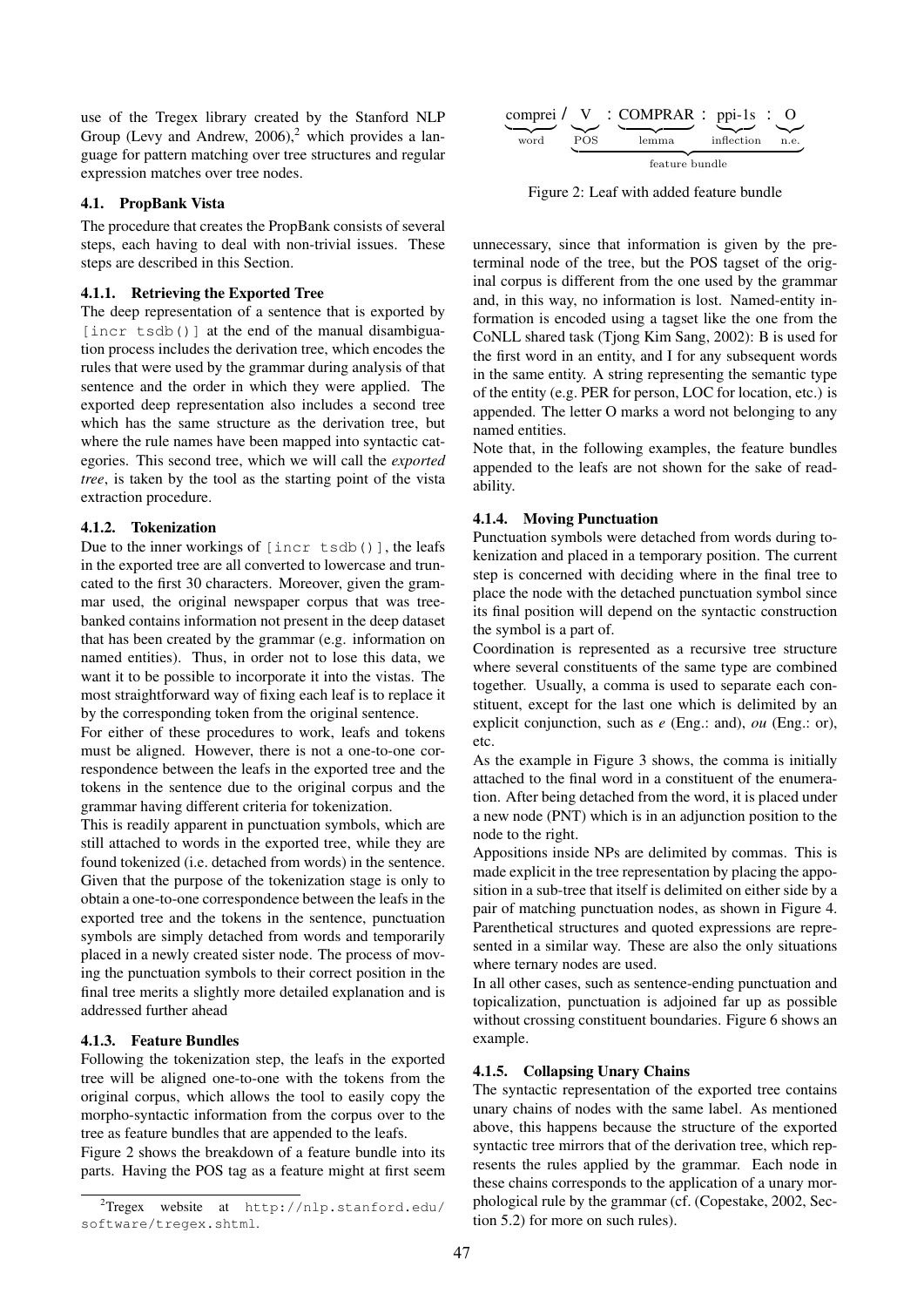

(a) exported tree

Figure 4: Apposition

(b) final tree

For instance, the unary chain of three N nodes that dominates the word *computadores* (Eng.: computers) in Figure 5 corresponds, from the bottom up, to the application of the following morphological rules: COMPUTADOR (the rule for the lexical entry of the word), MASC-NOMINAL (flags a feature that marks the word as having gender inflection) and PL-NOMINAL (flags a feature that marks the word as having number inflection).

These various nodes in these unary chains are collapsed into a single node in the final tree.

#### 4.1.6. Adding Phonetically Null Items

Nodes marking null subjects (\*NULL\*), null heads (\*EL-LIPSIS\*), traces of constituents (\*GAP\*) and tough objects (\*TOUGH\*) are explicitly added to the final tree. There are several details concerning this step that are worth pointing out.

Pattern matching over the exported syntactic tree is not enough to always detect where one should add the nodes for phonetically null items. Instead, to do that, one must look at the derivation tree, since the relevant information can be found in the name of the derivation rule.

However, at this stage of processing, the syntactic tree and the derivation tree, which began by being isomorphic, do not have matching structures anymore, since the syntactic tree has been altered (viz. when moving punctuation and when collapsing unary chains). This issue was overcome by decorating the nodes in the syntactic tree with information taken from the derivation tree while both structures are still isomorphic.

Having decorated the syntactic tree, adding tree branches representing null subjects and null heads is quite straightforward.

Null subjects are found by looking for SNS nodes in the exported syntactic tree, which are the way the grammar categorizes a sentence with a null subject. However, to properly assign a semantic role, the tool needs to look at the rule name from the corresponding node in the derivation tree, since the rule name indicates whether the missing NP-SJ node is an expletive (no semantic role), a passive construction (ARG2), a causative alternation (ARGA) or falls under the default case (ARG1).

Null heads are found by searching the derivation tree for certain rule names. The rule name not only indicates the category of the missing head (nominal or verbal) but also whether the head is the left or right child of the node.

Figure 6 shows an example of a parse tree with a null subject and a null nominal head.

Nodes with a trace constituent are decorated by searching the derivation tree for a rule that indicates the extraction of a constituent and marking the corresponding node in the syntactic tree. The rule name also indicates whether the extracted constituent is on the left or on the right side of the node. The category of the extracted constituent is given by the usual HPSG slash notation, where a node labeled with X/Y indicates a constituent of type X that is missing a constituent of type Y.

When adding the trace, it suffices searching for the decorated node and add the \*GAP\* node as its left of right child, depending on the marking. In addition, the trace is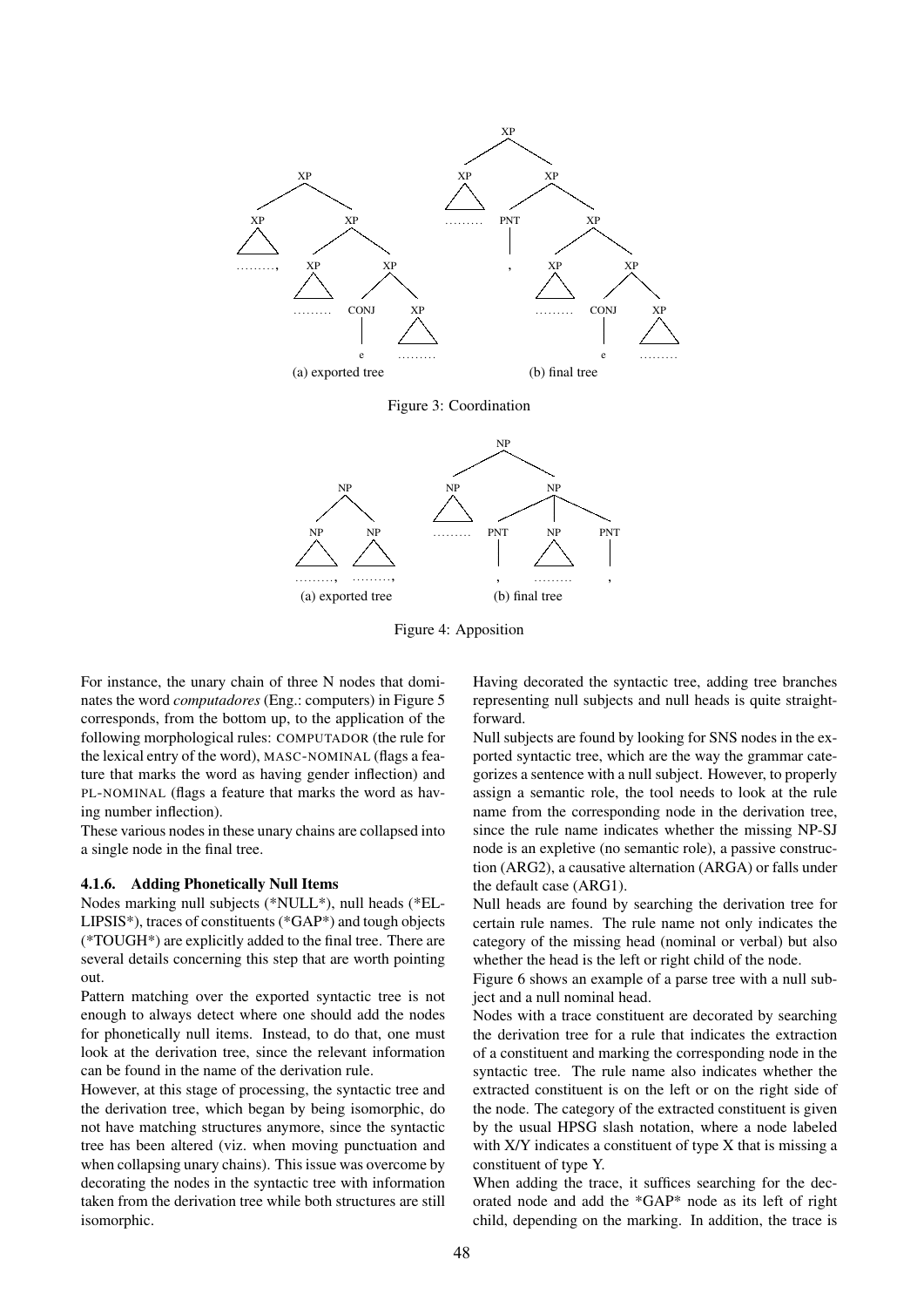

Figure 5: Unary chains (Eng.: I bought a thousand computers)



Figure 6: Null subjects and null heads (Eng.: Happens to everyone)

co-indexed with the displaced node by affixing the same index number to the trace and to the corresponding displaced constituent, as shown in Figure 7.

The displaced node is found by following the path of slashed constituents from the trace up to the topmost slash, which is the sister node of the displaced node.

When the sister of the topmost slash is not of the expected category it indicates a "tough" construction, and the trace node is marked with \*TOUGH\*, as shown in Figure 8.

#### 4.1.7. Extending Semantic Role Annotation

The semantic role tags present in some of the nodes are at a different abstraction level than the constituency information conveyed by the phrase labels and tree structure. In particular, some role annotations show cross-tree dependency, where they need to refer to more than one constituent although the exported trees do not make this explicit.

This is the case with complex predicates, such as modals,

auxiliaries and raising verbs. In such cases, the semantic role tag is suffixed with "cp" (for complex predicate). Anticausative constructions are handled in a similar way, but using "ac" as a suffix to the role tag.

For instance, the tree snippet shown in Figure 9 indicates that, though the NP is the subject of the VP, it is not the ARG1 of the head verb of the VP, but instead it is the ARG1 of some verb that is located down in the complex predicate topped by the VP.

Arguments of control verbs are handled in a similar manner, but one needs to look at the lexical type of the verb to determine whether it is a subject, direct object or indirect object control verb. To achieve this, the grammar lexicon is used to map the derivation rule for the lexical entry of a word (i.e. the pre-terminal node in the derivation tree) into the corresponding lexical type.

For instance, the ARG11 tag in Figure 10 indicates that the NP is both the subject of the control verb, *querem* (Eng.: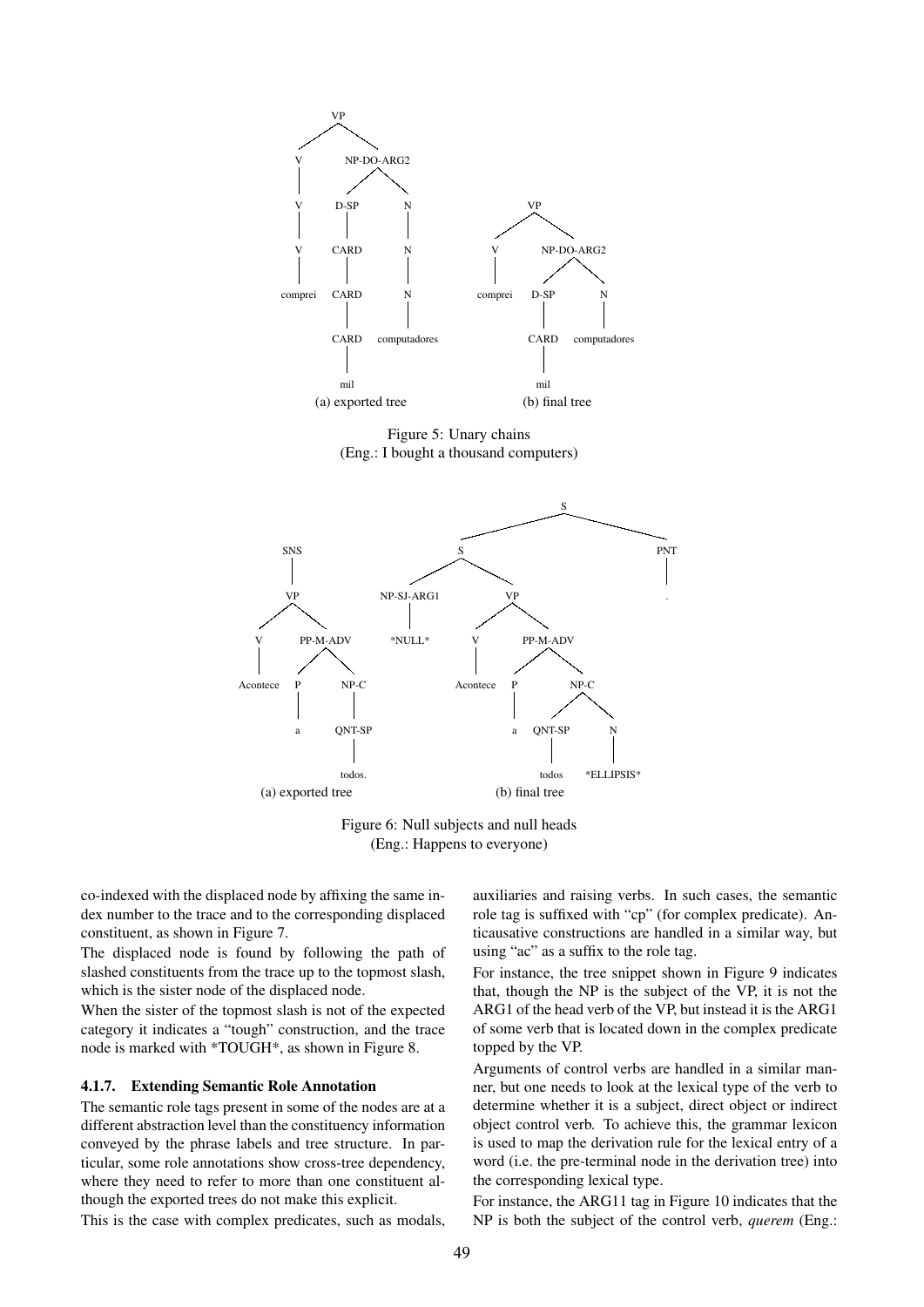

Figure 7: Traces and co-indexation (Eng.: More pleased was Mário Reis)



Figure 8: "Tough" constructions (Eng.: That problem is tough to repair)



Figure 9: Complex predicate



Figure 10: Control verbs (Eng.: The children don't want to sleep)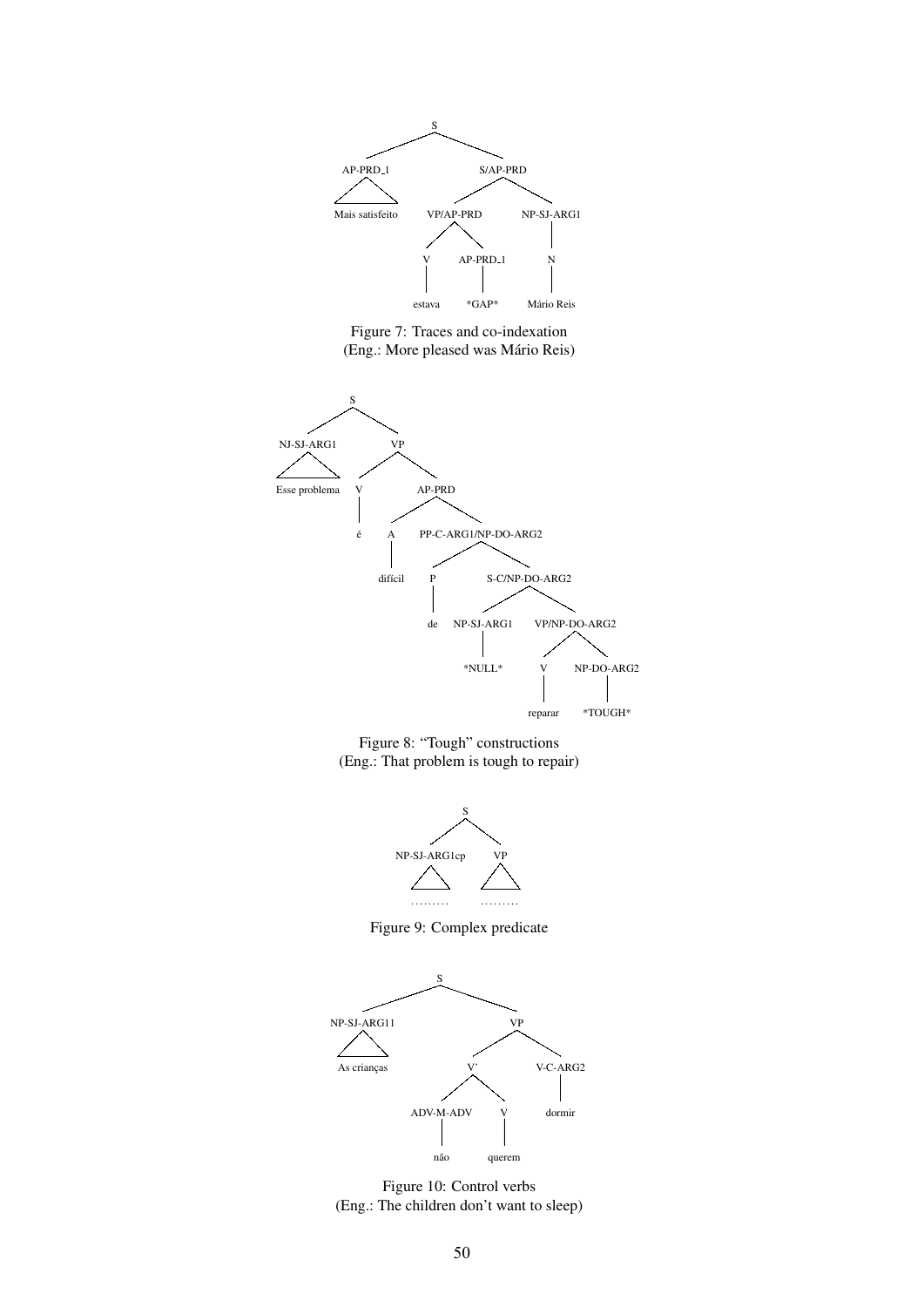want), and subject in the clause occurring as direct object of that verb.

## 4.2. TreeBank Vista

Having extracted the PropBank vista, the TreeBank vista is straightforward to obtain by simply discarding all information on grammatical function and semantic roles, leaving only the lexical and phrasal constituency information in the nodes of the tree.

#### 4.3. DependencyBank Vista

To obtain the DependencyBank vista, one would like to make use of the extracted PropBank vista as an intermediate representation since it has already gone through an extensive normalization process. Fortunately, this is possible given that the trees that form the PropBank also include information on grammatical function in tags that are attached to the labels of some constituency nodes (e.g. SJ for subject, DO for direct object, M for modifier, etc). This gives us a straightforward way to automatically extract a dependency dataset from the PropBank.

Given that the PropBank adheres to an X-bar representation, phrasal nodes will have two children, one of which will be marked with a grammatical function. The (head of the) child that is marked is dependent on the (head of the) other child under the given grammatical function. The head of the phrasal node is the head of the unmarked child.

For instance, the tree fragment shown in Figure 11 yields a dependency where the head of ZP depends on the head of YP under relation F. The head of XP is the head of YP.

In the DependencyBank, displaced constituents are not represented by a \*GAP\* node. Instead, the head of the displaced node is dominated by the governor of its co-indexed node. For instance, in Figure 7 the head of the AP-PRD constituent is dependent on the verb *estava* (Eng.: was).

For complex predicates and anticausative constructions, the grammatical function tag is suffixed with the corresponding tag (i.e. either "cp" or "ac"). For instance, in Figure 9, the head of the NP is dependent on the head of the VP under the SJcp relation.

This procedure is carried out by a second tool that takes the PropBank as input and outputs the DependencyBank in the format of dependency triples and also in the widely-used CoNLL format (Nivre et al., 2007).

## 5. Evaluation

The extraction tool and the resulting vistas were evaluated extrinsically by measuring the performance of constituency and dependency probabilistic parsers trained over the corresponding vistas. The rationale for this approach being that a high quality dataset, with a consistent representation, should allow training probabilistic parsers that perform with high accuracy.

Note that, for the purpose of linguistic studies, both the TreeBank and the DependencyBank contain nodes that correspond to phonetically null items. These items, however, do not correspond to actual tokens that will appear in the input to the parser. Accordingly, they are removed from the TreeBank and DependencyBank vistas when training the parsers. In the TreeBank, the branches formed by a phonetically null item and the pre-terminal node immediately above it are pruned from the tree. Other information associated with these items, such as co-indexes and the slash notation used for traces, is also removed from the tree. In the PropBank, any dependencies involving the null items are discarded.

Since the focus is not on the development and tuning of the parsers, we opted for simply taking freely available thirdparty tools and running them out-of-the-box.

For constituency, we ran the Stanford parser (Klein and Manning, 2003), using the default parameters, over the 5,422 sentences in the TreeBank. This parser induces separate models, one for phrase-structure and one for lexical dependencies, which are then factored together during annotation. Following a standard 10-fold cross-validation approach, we obtained an 88% score under the Parseval metric. This is on par with the performance scores obtained by the same parser for English when training over the much larger Wall Street Journal dataset.

For evaluating the DependencyBank, we used MSTParser (McDonald et al., 2006), again using the default parameters. This parser works in two stages, the first assigning unlabeled dependency edges which are then labeled in the second stage using a sequence classifier. Under a 10 fold cross-validation evaluation methodology, we obtained a 87% labeled accuracy score, which is also a state-of-theart score for this task.

# 6. Conclusion and Final Remarks

In this paper we presented and assessed a procedure for extracting vistas from a core deep dataset.

Deep processing grammars provide rich, accurate and consistent grammatical analyses for sentences, as well as much-needed support for the effective treebanking of corpora being annotated with rich linguistic information.

However, the output of such grammars may be too complex and unwieldy for what is required by certain tasks, motivating the need for creating procedures that extract streamlined and focused vistas. Such procedures allow taking a single, deep dataset as a starting point, with all the linguistic richness and annotation consistency that it offers, and extract subsets of the information contained in it.

For the work described in this paper, this core dataset is composed of 5,422 sentences of mostly newspaper text. It was created with the help of an HPSG deep processing grammar by manual double-blind disambiguation of the analyses produced by the grammar.

A tool was described that extracts a PropBank vista, a syntactic structure where phrases are enriched with a layer of semantic role annotation. The extracted PropBank was then used as a super-vista from which TreeBank and DependencyBank vistas were in turn also extracted.

These latter two vistas were evaluated by training probabilistic parsers over them, namely a constituency parser for the TreeBank and a dependency parser for the DependencyBank. In both cases, under 10-fold cross-validation, the parsers achieved state-of-the-art scores.